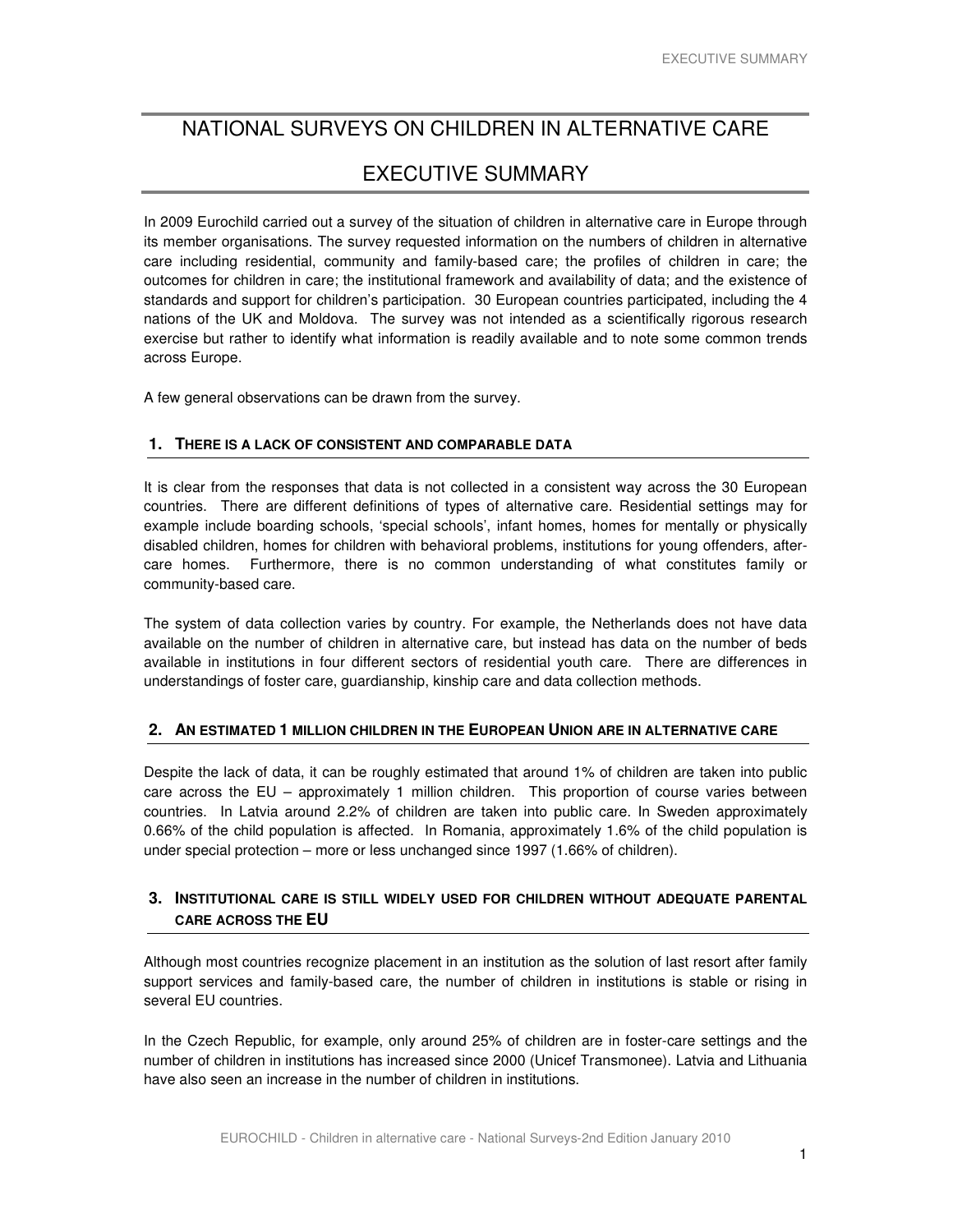Since new legislation was introduced in Romania, the number of foster care placements has increased by 35%, compared to January 2005. Nonetheless an estimated 24,126 children are still in residential type services (2008).

In Bulgaria, whilst there were 7,276 children in residential homes in 2008, there were only 72 children placed in foster care (less than 0.01%).

### **4. PLACEMENT OF UNDER 3S IN INSTITUTIONS STILL TAKES PLACE IN SEVERAL MEMBER STATES**

It is widely recognized that infants in institutional care for several months suffer irreversible damage to their brain development. Healthy psychological development is severely impaired when an infant's fundamental need for attachment is not met. Nonetheless the practice of placing under the 3s in institutions still exists in several Member States.

Data from the Czech Republic (Institute of Health Information and Statistics – UZIS) of 2007 indicate that 1,407 under 3s are in institutions. In Romania, although new child protection laws in Romania forbid the placement of children under 3 in institutions, maternities and paediatric hospitals effectively act as institutions in cases of child abandonment (4,000 newborns were abandoned in 150 medical units in 2004 – Unicef & the Ministry of Health). As a result of a procedural void, 31.8% of children left in hospitals/paediatric hospitals do not have identification papers – leaving them particularly vulnerable to exploitation including trafficking.

There is a lack of data on the situation of under 3s in our survey from other member states, but a 2005 study of the World Health Organisation estimated 21,955 under 3s were in institutional care in 2003 across Europe.

## **5. DISCRIMINATION MEANS CERTAIN VULNERABLE GROUPS ARE OVER-REPRESENTED IN CARE STATISTICS**

It is clear that not all children enjoy equal rights to quality services and family support. In Bulgaria, Roma children account for approximately 45% of children in care. In the Czech Republic in 2007 24% of children in baby homes were Roma. In Hungary, children of Roma origin are over- represented in institutions, sometimes by a factor of 11, compared to their representation in the population as a whole (officially it is not allowed to collect data based on ethnic origin on the basis of right to privacy).

The institutionalisation of children with disabilities is a major concern in many countries of the EU. In Latvia the survey reports that municipalities do not have the resources to give additional support to children with minor physical or behavioral disorders. Placing children in institutions avoids this cost – they are not under municipality authority.

# **6. FAMILIES FACING POVERTY AND SOCIAL EXCLUSION ARE AT GREATER RISK OF THEIR CHILDREN BEING TAKEN INTO CARE**

Despite the fact that most Member States exclude poverty and material deprivation as a reason for placement of a child, it is clearly an underlying cause in many countries. Indeed, the lack of data surrounding the links between poverty, social exclusion and placement of children obscures how poverty features in the decisions that result in placement, and how the most appropriate prevention approaches can be developed.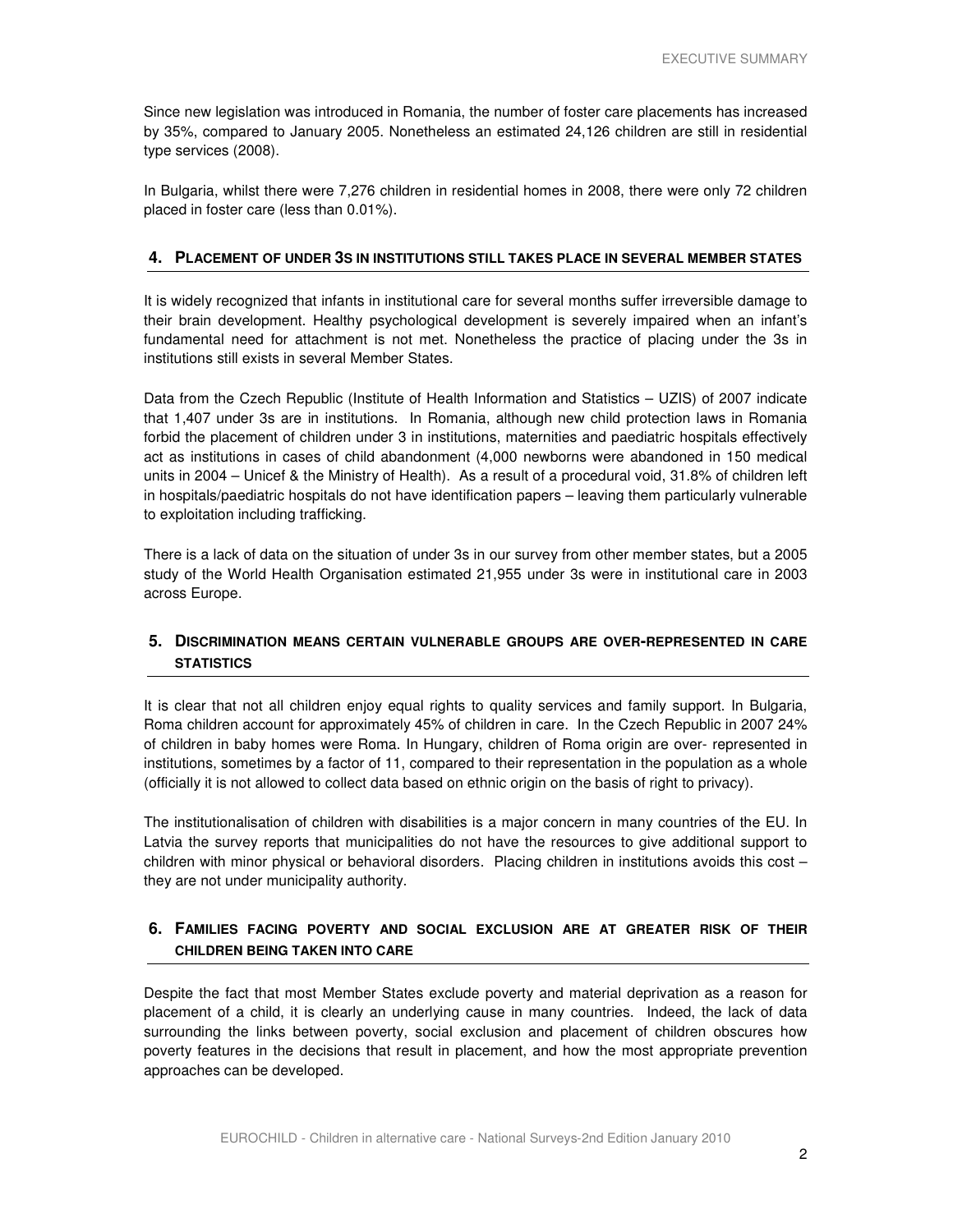Families with young children, particularly those facing poverty and social exclusion, must receive the necessary support and encouragement as early as possible. Proactive intervention before problems occur is less costly and produces long-term benefits to society.

## **7. MANY CHILDREN WITH EXPERIENCE OF CARE CARRY PSYCHO-SOCIAL PROBLEMS INTO ADULTHOOD**

The statistics that are available provide clear evidence that children who have been in care – and in particular in residential care settings – are more likely to end up homeless; to commit crimes; to have children before the age of 20 themselves; and to have their own children taken into care. The transition to independent living is noted by many as a particularly sensitive period of change for the young person, when high quality, individualized preparation and on-going support is crucial for the individual to become independent.

Notwithstanding the overriding evidence of negative outcomes for children with care experience, there are too few longitudinal studies to show the circumstances under which successful outcomes can be achieved for such children. For example, the Finnish country analysis notes the results of a study that followed children who had grown up in an SOS children's village. Adults between 22 and 51 were interviewed and their life situation in relation to their education, employment and health, was not dissimilar from the rest of the population.

## **8. IMPLEMENTATION OF STANDARDS TO PROTECT THE RIGHTS OF CHILDREN IN ALTERNATIVE CARE IS STILL WEAK AND HAS LITTLE INVOLVEMENT OF CHILDREN AND THEIR FAMILIES**

Although most European countries have standards to protect the rights of the children in alternative care, in many cases their implementation is very weak. There are still several countries, (e.g. Greece, Latvia and the Czech Republic) where standards are not yet implemented.

Concerning monitoring of the standards, in many countries we find that there is a lack of data, while in some others, like Estonia, Finland, Sweden, regular reports are published. In other countries such as the UK, the time and cost involved in regulation, monitoring and inspection are seen as being disproportionate to the actual benefits in terms of improved services.

Involvement of children and parents in the decision-making process still remains very weak in many of the European countries. In the case of Ireland we see that while regulations, standards and legislation are significant in comparison to other countries, the reality of proper consultation with children and their families is a separate issue. The Irish Social Services Inspectorate found that "care planning was still more often determined by crisis management rather than long term planning" where the voice and opinion of the child and family may not be considered. In the UK, although progress has been made with regard to involving children in alternative care in planning their own care, there is still much scope for improvement.

# **9. PEER LED GROUPS OF CHILDREN AND YOUNG PEOPLE WHO ARE LIVING, OR HAVE LIVED IN ALTERNATIVE CARE ARE STILL TOO FEW IN EUROPE**

In most of the countries analyzed there are no formal structures through which the voices of children with experience of care are able to be systematically heard. Where structures exist, they are usually set up and supported by NGOs, as is the case in Austria, Denmark, Finland, Slovakia and Sweden. In The Netherlands we learnt of the National Client Forum Youth Care, which is an organization that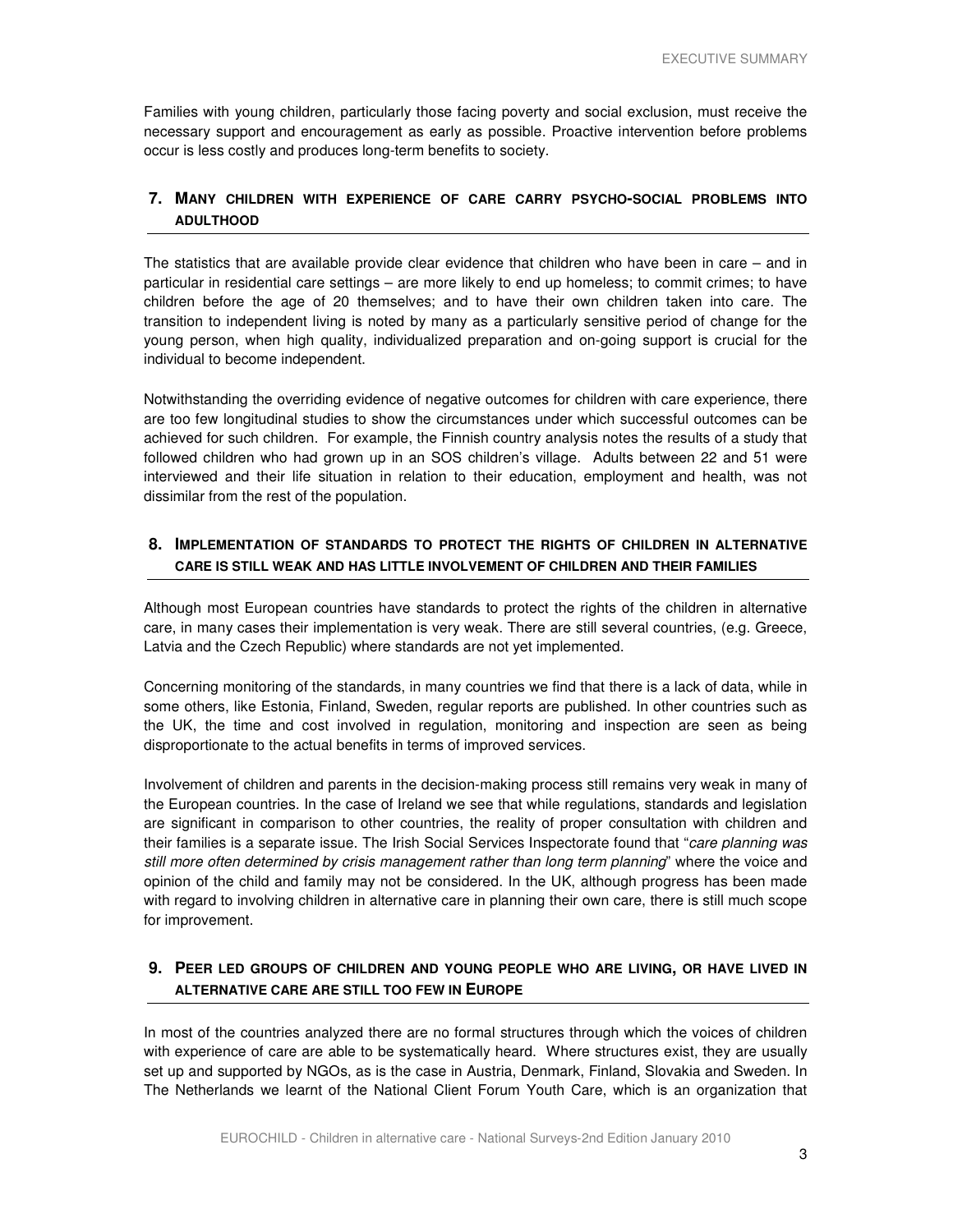represents the interests of the clients at provincial and at national level. The goal of the forum is to improve the quality of youth care.

In the UK there are several organisations which are supported by the government. These include 'A National Voice', 'The Debate Project', and 'Voices from Care Wales'. These work to empower young people who are currently leaving care or have already left by giving them the opportunity to share their experiences and to improve the care system for other young people in the future.

Very few country reports note the existence of peer led group of parents whose children are taken into care. In several countries there are extensive and sophisticated support arrangements for foster carers but little or nothing for the children's own families. Denmark and Sweden are exceptions, as they have national peer led groups of parents with children in care. In Slovakia the Programme Pride is a self-help group of foster parents which aims to help their work with the biological families.

The support and empowerment of parents whose children are in care is a crucial component of service provision for children in alternative care. Too often the child is removed and little is done to help the parents improve their parenting skills in order for the child to be able to return home. Peer support networks can play a valuable role in this.

# KEY RECOMMENDATIONS TOWARDS THE EUROPEAN UNION

## **1. MAKE THE COLLECTION OF COMPARATIVE DATA ON CHILDREN IN ALTERNATIVE CARE A KEY POLITICAL PRIORITY**

 $\Rightarrow$  The EU can provide leadership in this regard within the framework of the Open Method of Coordination on social inclusion and social protection which names the fight against child poverty and promotion of child well-being as a clear political priority. All member states should agree common definitions for the alternative care of children, as provided in the UN Guidelines for the Alternative Care of Children, for adoption across all member countries. The 'Manual for the Measurement of Indicators for Children in Formal Care' as produced by Unicef/Better Care Network in January 2009 could provide a common framework for alternative data care collection and reporting.

#### **2. TAKE IMMEDIATE ACTION TO SUPPORT THE DE-INSTITUTIONALIZATION OF CHILDREN**

 $\Rightarrow$  EU member states should invest more in moving away from a child care system based on large institutions and move towards the provision of a range of integrated, family-based and community-based services. Among other things, this should include: early intervention family support services to prevent the separation of children from their families; reintegration of children into their family (where safe, possible and appropriate); gate-keeping; transformation of institutions into community based services or into centers for social services (such as day care for children with disabilities). EU guidelines should be issued with regards to the spending of EU structural funds to ensure that money is re-directed into increasing and improving services rather than renovating residential care buildings.

## **3. INTRODUCE A LEGAL BAN IN ALL COUNTRIES ON THE INSTITUTIONALIZATION OF CHILDREN BETWEEN 0 TO 3 YEARS**

 $\Rightarrow$  Family support and family-type care must be prioritized to ensure no child under 3 years is placed in an institution. Such a ban could be monitored at EU level.